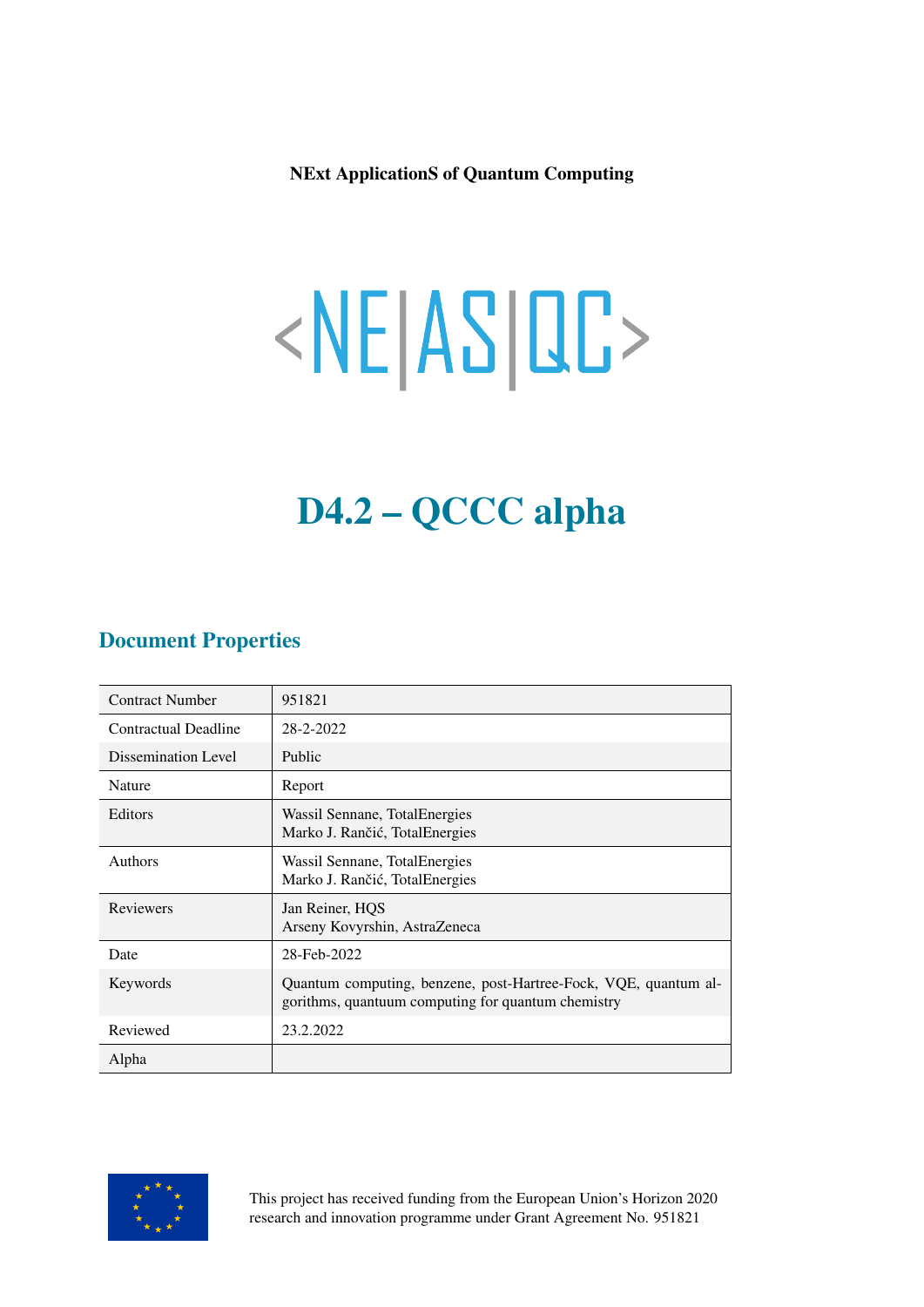

### **History of Changes**

| Release | <b>Date</b> | <b>Author, Organisation</b>         | <b>Description of Changes</b>                                    |
|---------|-------------|-------------------------------------|------------------------------------------------------------------|
| 0.1     | 24/02/2022  | Wassil Sennane, TotalEner-<br>gies  | A long summary                                                   |
| 0.2     | 26/02/2022  | Marko J. Rančić, TotalEner-<br>gies | Form adaptation                                                  |
| 1.0     | 28/02/2022  | Marko J. Rančić, TotalEner-<br>gies | Final form with introduction and executive sum-<br>mary          |
| 1.1     | 02/03/2022  | Wassil Sennane, TotalEner-<br>gies  | Including Github link and corrections from Ar-<br>seny Kovyrshin |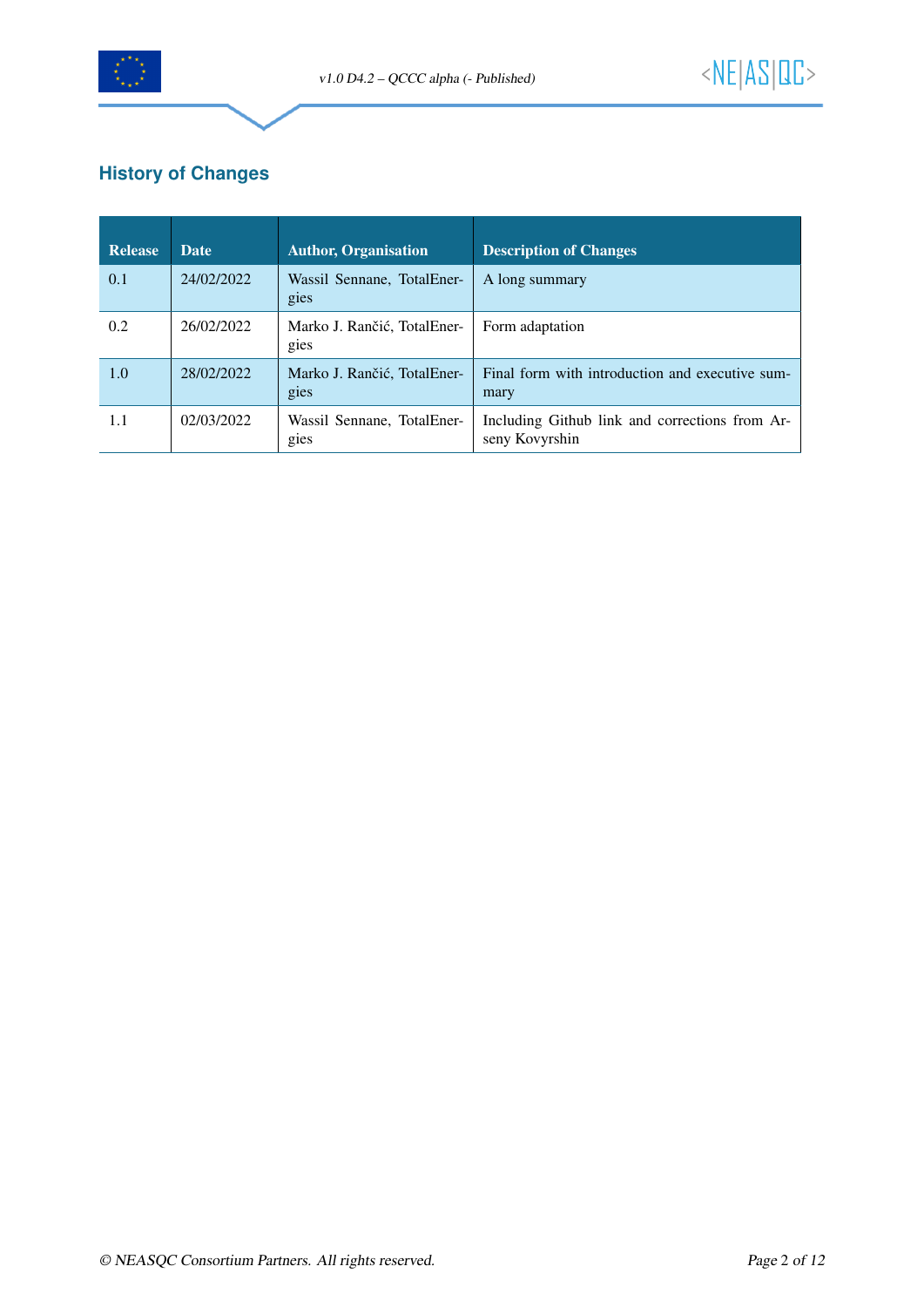

# **Table of Contents**

|                | 1 Executive Summary                |                       |  |  |  |
|----------------|------------------------------------|-----------------------|--|--|--|
| $\overline{2}$ | Introduction                       |                       |  |  |  |
| 3              | <b>Documentation</b><br>3.1<br>3.2 | 6                     |  |  |  |
| 4              | <b>Examples</b><br>4.2             | 10<br>$\overline{10}$ |  |  |  |
|                | <b>List of Figures</b>             |                       |  |  |  |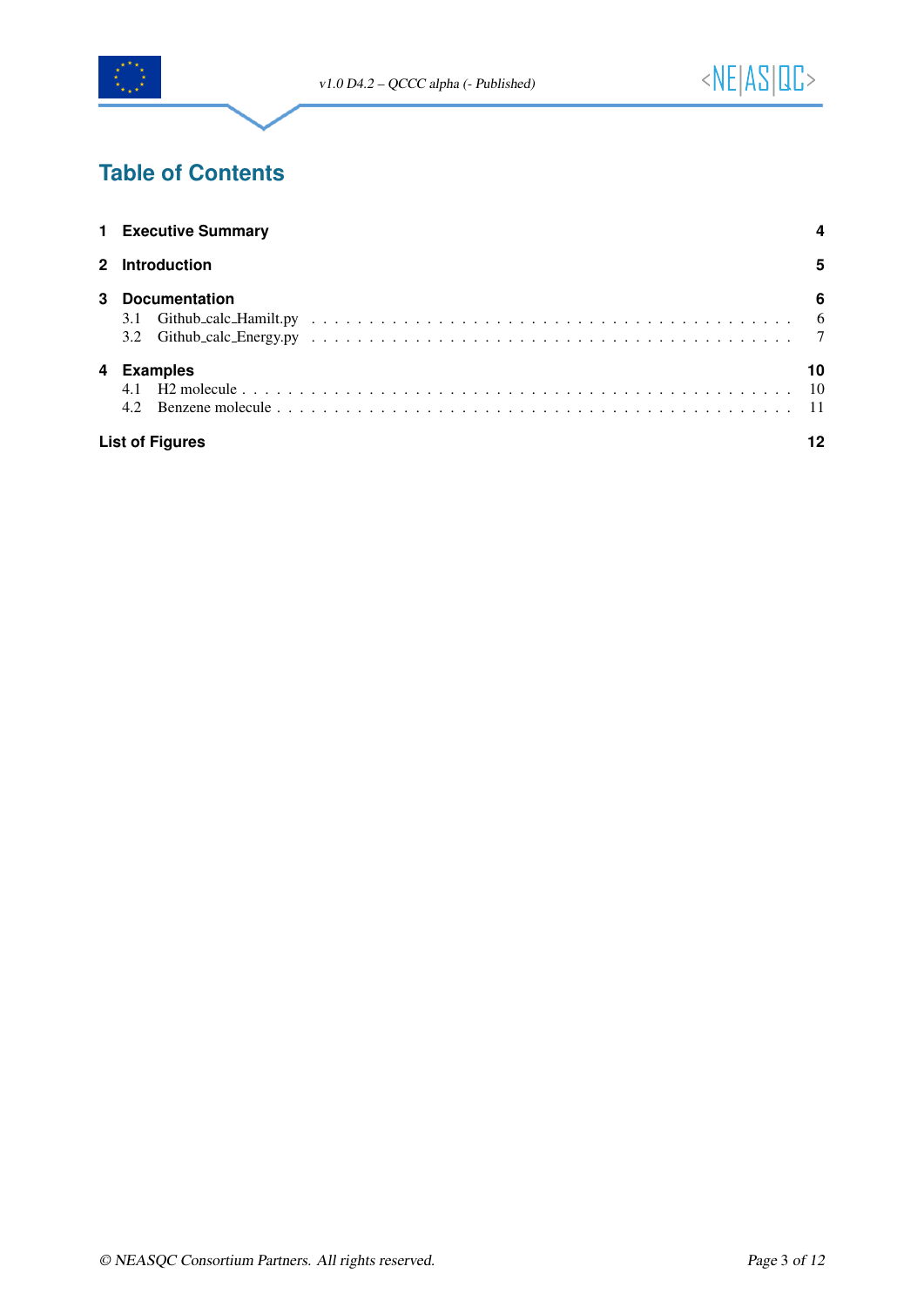



#### <span id="page-3-0"></span>**1 Executive Summary**

The code presented in this document allows for the calculation of the ground state energy of benzene under spatial deformations by using a state-of-the-art quantum computing methodology - the variational quantum eigensolver (VQE). Two types of quantum computing ansatze are implemented (the hardware efficient one and the qUCC). The code supports noisy simulations and three types of spatial deformations of the benzene molecule. The code is available on Github : [https://github.com/NEASQC/D4.2.](https://github.com/NEASQC/D4.2)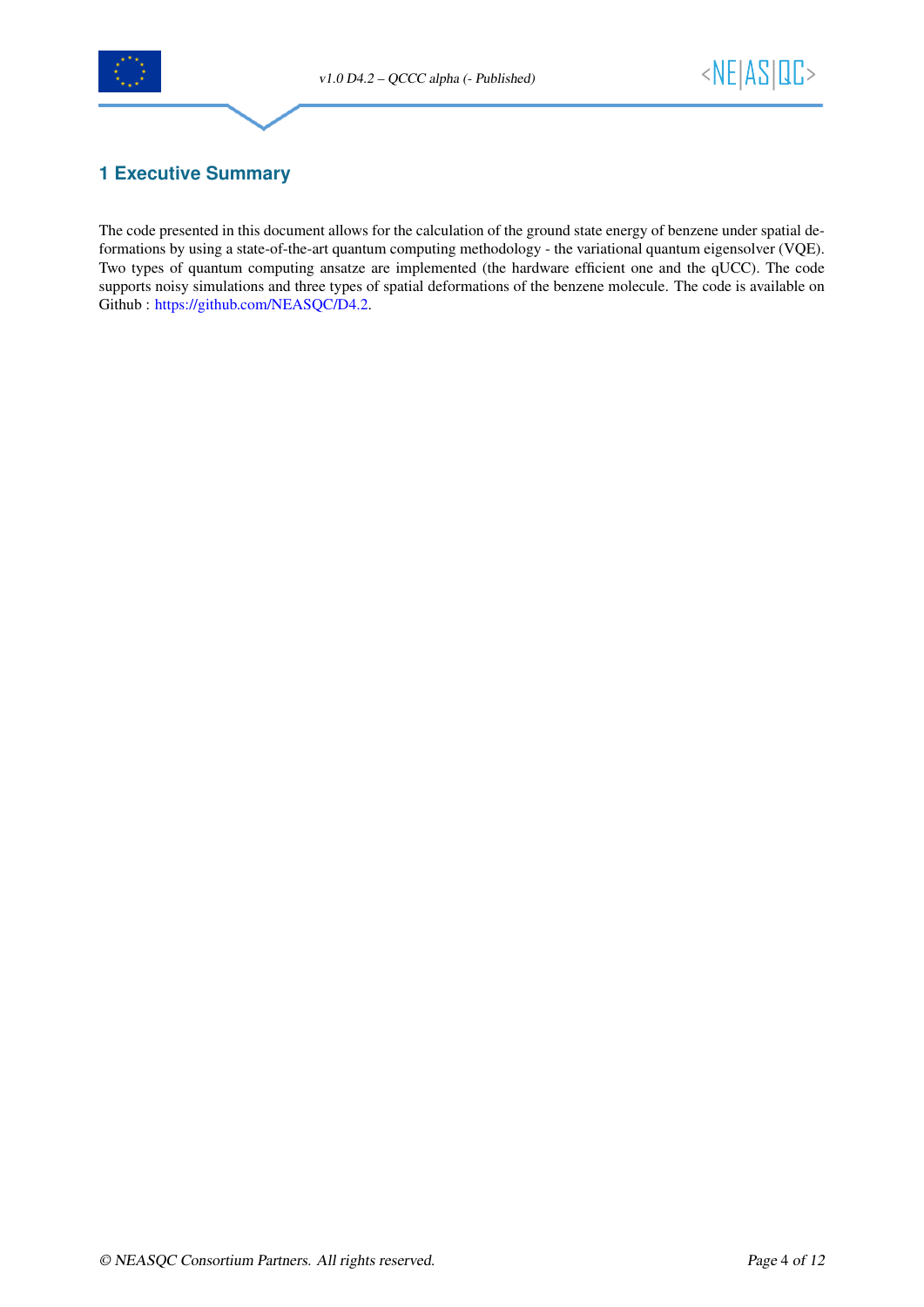



#### <span id="page-4-0"></span>**2 Introduction**

Quantum computing opens a new era of calculations thanks to quantum superposition and quantum entanglement. While classical computers handle binary information, quantum computers use entangled superposition of states as information carriers. Some algorithms, such as the well-known Grover algorithm and Shor's algorithm, will bring new efficient ways of solving complex problems if implemented on quantum computers. Moreover, the deepest understanding of complex molecules will become possible with new techniques such as the Quantum Phase Estimation (QPE) algorithm and the Variational Quantum Eigensolver algorithm (VQE). This new technology uses very fragile entangled states of the matter, which makes the management of multiple qubits without error correction difficult. As QPE requires quantum error correction we focus solely on the NISQ-friendly VQE.

There are in principle two approaches in which quantum computing is foreseen to bring value: through development of quantum inspired algorithms which are executed on quantum simulators and through algorithms which are executed on actual quantum hardware. Quantum simulators exploit advanced supercomputing platforms to emulate quantum-computing like environments. On the other hand the bottleneck in executing algorithms on actual hardware is quantum noise processes: qubit dephasing, qubit relaxation and readout errors. With two qubit error rates on the order of 1% the maximal number of two qubit gates applied in a circuit is a few hundred.

An open question remains: could any of these two approaches bring immediate value in treating problems beyond for instance very simple molecules? With this software deliverable we try to address these questions by developing a solver for benzene, a cyclic molecule with the formula  $C_6H_6$ .

In order to minimize the number of qubits required for a computation, we chose to work with the least computationally demanding basis - the sto-3g. In this basis, each H is represented with a 1s orbital, and each C is represented with  $1s, 2s, 2p_x, 2p_y, 2p_z$ . Therefore, the treatment of the entire molecule would require taking into account 36 orbitals, equivalently 72 spin orbitals for which 72 qubits would be required. Because simulating 72 qubits is beyond the simulation capabilities of our in-house Atos simulator, capable of simulating up to 35 qubits, our approach relies on a reduction of the size of the system via active space selection. Intensive numerical testing showed that those active spaces with an equal number of HOMO and LUMO orbitals lead to lower energies as opposed to active spaces with unequal numbers of HOMO and LUMO orbitals.

Figure 1 describes one of the three possible distorsions. All the distortions studied here have the same spacing between one carbon and its closest neighboring hydrogen atom. This distance is fixed at  $1.09 \text{ Å}$  as in the equilibrium conformation of benzene. Generally, all fixed parameters have their equilibrium value. The first distortion is a uniform deformation of the molecule (Figure 1 left), in which the distance between two neighboring carbon atoms  $R_1$  varies. In the second distortion, the variable parameter is the distance  $R_2$  between two opposite sides of the hexagon (Figure 1 center). The distance between the carbon atoms which belong to each of these sides does not vary. Moreover, the two carbon atoms which do not belong to one of these sides have their spacing fixed. During the distortion, these two carbon atoms are vertically halfway of the two sides. For the third distortion, the idea is to divide the benzene into 2 identical triplets of carbon-hydrogen pairs. Then, these two parts are laterally moved one from another by varying the parameter  $R_3$  (Figure 1 right).

<span id="page-4-1"></span>

*Figure 1: The 3 types of distortions studied.*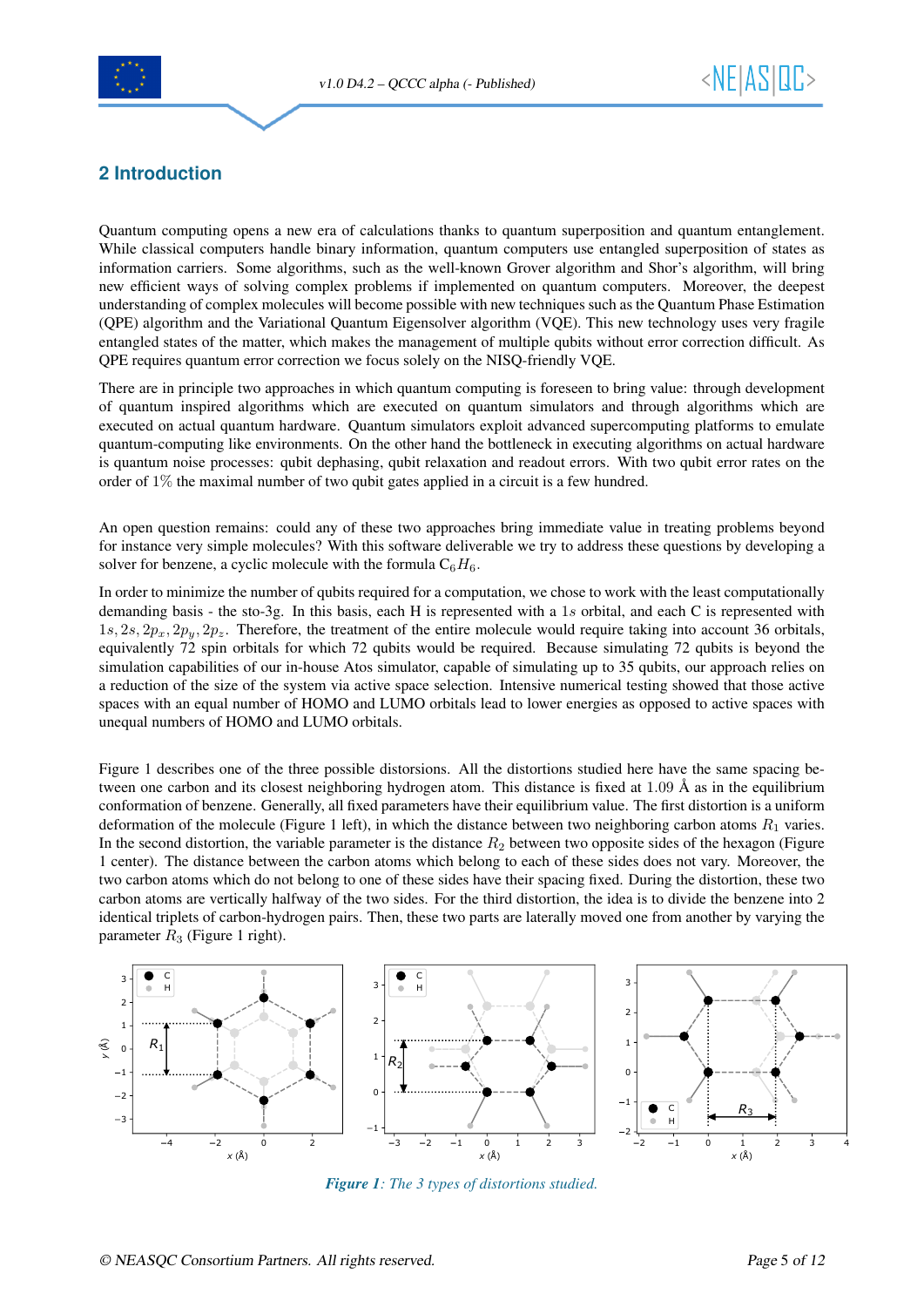



#### <span id="page-5-0"></span>**3 Documentation**

<span id="page-5-2"></span>This part briefly describes the github codes and their content. **mol** refers to a PySCF object built from a molecule, and m\_mol is its mean field. For example, in the H2 molecule case :

```
from pyscf import gto, scf
mol = gto.Mole()mol.verbose = 0mol.atom = f'H 0 0 0; H 0 0 0.7414'
mol.basis = 'sto-3g'mol.spin = \thetamol.build(0,0)m_{mol} = scf.RHF(mol)m mol.kernel()
```
*Figure 2: How to build a PySCF object*

#### <span id="page-5-1"></span>**3.1 Github calc Hamilt.py**

This section details the functions in *Github calc Hamilt.py*.

ob tb integ(mol, m mol) : function which takes as input a PySCF molecule and its mean field and returns the one-body and two-body integrals.

H with active space reduction(one body integ, two body integ, mol, m mol, nb homo, nb lomo): : This function needs as input the one-body integrals, the two-body integrals, the PySCF object with the mean field of a molecule and the number of homo and lomo. The function returns :

- H active : ElectronicStructureHamiltonian object containing the Hamiltonian of the molecule after active space reduction.
- active inds : List that contains the indices of active orbitals
- occ inds : List that contains the indices of occupied (frozen) orbitals
- noons : List of natural orbital occupation numbers of the molecule, computed with CISD method.
- orbital energies : list of energies of each orbital
- nels : total number of electrons

save H into dict(l1, save filename, mol, m mol, nb homo, nb lomo, calc E exact) : The purpose of this function is, by using ob the integ and H with active space reduction, to build and save directly the Hamiltonian of a molecule in a file. As the final goal is to obtain ground state energy curves, this function takes as input a varying parameter l1, the name of the saved file, the PySCF object with its mean field and the number of homo and lomo. calc E exact is False by default : a True value implies the calculation of the exact lowest eigenvalue of the Hamiltonian with a numerical diagonalization. This function returns :

- dic H save : dictionary, saved in *save filename.H.pickle* with :
	- 1st key : varying parameter l1 (e.g. : bond length of the molecule)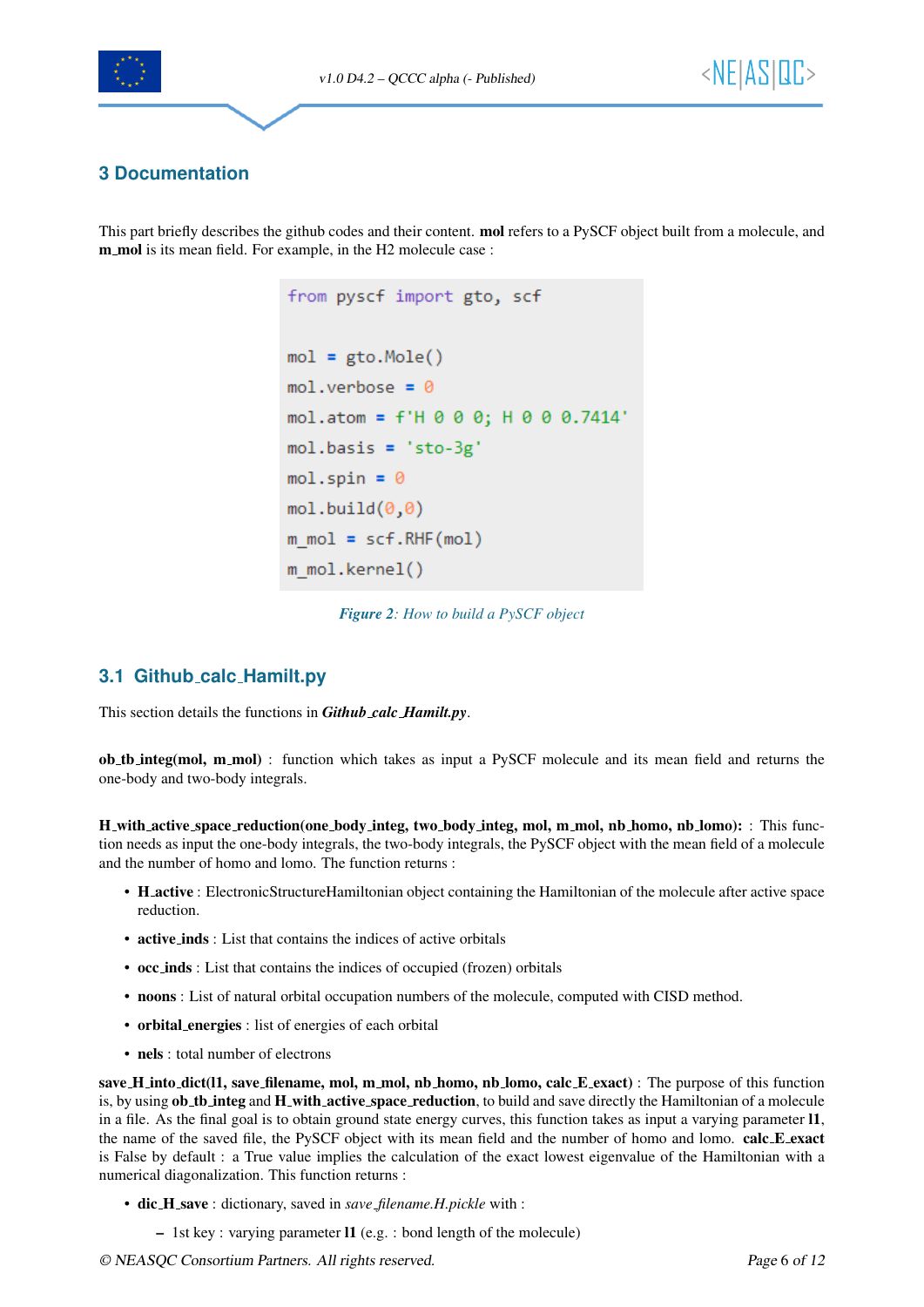

- 2nd key : chemical basis set
- 3rd key : nb homo
- 4th key : nb lomo
- Then :
	- \* H active : ElectronicStructureHamiltonian object containing the Hamiltonian of the molecule after active space reduction.
	- \* active inds : List that contains the indices of active orbitals
	- \* occ inds : List that contains the indices of occupied (frozen) orbitals
	- \* noons : List of natural orbital occupation numbers of the molecule, computed with CISD method.
	- \* orbital energies : list of energies of each orbital
	- \* nels : total number of electrons

display full hamilt(dic H) : This function takes as input a dictionary of Hamiltonians built by save H into dict and displays all the computations done.

build benz dist 1(alpha, basis) : This function builds a benzene molecule under distortion 1 (cf publication), with alpha as varying parameter and basis as chemical basis set. The function returns a PySCF object and its mean field.

build benz dist 2(alpha, basis) : This function builds a benzene molecule under distortion 2 (cf publication), with alpha as varying parameter and basis as chemical basis set. The function returns a PySCF object and its mean field.

build benz dist 3(alpha, basis) : This function builds a benzene molecule under distortion 3 (cf publication), with alpha as varying parameter and basis as chemical basis set. The function returns a PySCF object and its mean field.

full hamilt computation(dist, alpha, basis, nb homo, nb lomo, calc E exact) : The purpose of this function is to compute the Hamiltonian of benzene under spatial deformations and save it into a file. This functions takes as input the distortion dist to apply, alpha the distortion parameter, basis the chemical basis set, and nb homo and nb homo the number of homo and lomo. calc E exact is False by default : a True value implies the calculation of the exact lowest eigenvalue of the Hamiltonian with a numerical diagonalization. The function uses the previous functions to save the corresponding Hamiltonian in *benzene dist*{dist}*.H.pickle*.

#### <span id="page-6-0"></span>**3.2 Github calc Energy.py**

This section details the functions in *Github calc Energy.py*.

HE circuit for ansatz(theta, nbqbits) : function which takes as input a list of parameters (theta) and the number of qubits of the Hamiltonian one wants to estimate (nbqbits). The function returns Qrout, an object containing  $|\psi(\theta)\rangle$ built with the Hardware-efficient method v5 (cf publication).

fun HE ansatz(H active sp, theta, nbshots, qpu) : This function needs as input a SpinHamiltonian object (H active sp), a list of parameters (theta), nbshots the number of shots for quantum measurement and qpu the quantum processing unit used. The function returns an estimation of  $\langle \psi(\theta) | \mathbf{H} \rangle$  active sp  $|\psi(\theta)\rangle$  with nbshots shots, and  $|\psi(\theta)\rangle$  built with the Hardware-efficient method v5 (cf publication).

vqe he calc(H active sp, d, nbshots) : This function needs as input a SpinHamiltonian (H active sp), the depth of the quantum circuit **d** and **nbshots** the number of shots for quantum measurement. The function returns, with  $|\psi(\theta)\rangle$ built with the Hardware-efficient method v5 (cf publication) with a depth **d** :

 $E = \min_{\theta} \bra{\psi(\theta)}|\textbf{H}\text{.active\_sp}\ket{\psi(\theta)}$ 

The initial guess of  $\theta$  is chosen randomly. The optimizer is COBYLA, with a maximum of 1000 steps.

ucc ansatz calc(H active, active inds, occ inds, noons, orbital energies, nels) : This functions requires :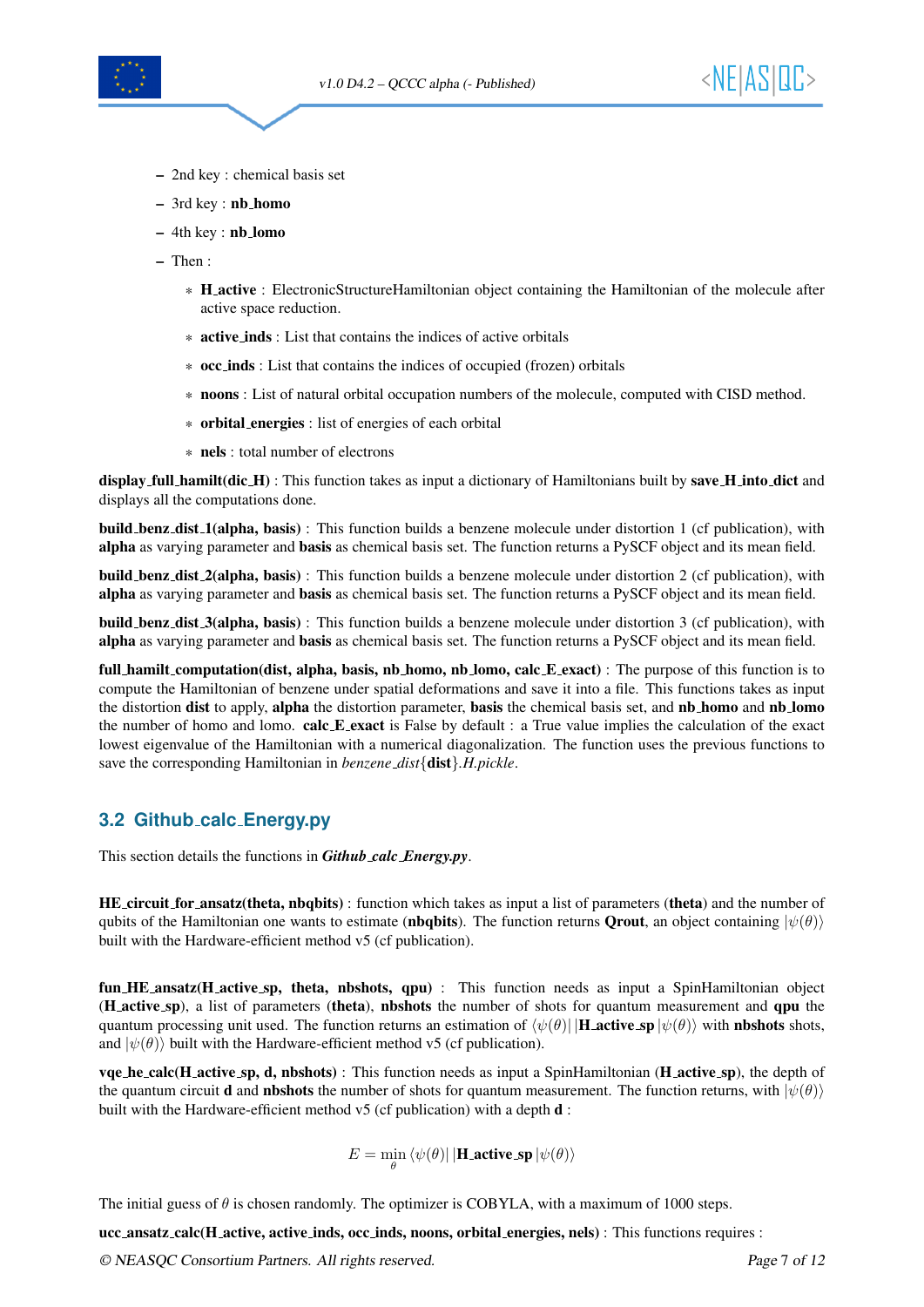



- H active : ElectronicStructureHamiltonian object containing the Hamiltonian of the molecule after active space reduction.
- active inds : List that contains the indices of active orbitals
- occ inds : List that contains the indices of occupied (frozen) orbitals
- noons : List of natural orbital occupation numbers of the molecule, computed with CISD method.
- orbital energies : list of energies of each orbital
- nels : total number of electrons

The function returns **H** active sp the Jordan-Wigner Hamiltonian, **qprog** an object containing  $|\psi \theta \rangle$  built with the qUCC method, and theta<sub>-0</sub> the initial guess of parameters.

fun qucc ansatz(H active sp, qrout, theta, nbshots) : This function needs as input a SpinHamiltonian (H active sp), qrout the object containing  $|\psi\rangle$  built with the qUCC method, theta a list of parameters and nbshots the number of shots for quantum measurement. The function returns an estimation of  $\langle \psi(\theta) | \mathbf{H} \rangle$  active sp  $|\psi(\theta)\rangle$  with **nbshots** shots, and  $|\psi(\theta)\rangle$  built with the qUCC method.

 $vq$ e ucc calc(H active sp, qprog, theta 0, nbshots) : This function needs as input a SpinHamiltonian (H active sp), **qprog** the object containing  $|\psi\rangle$  built with the qUCC method, **theta 0** the initial guess of parameters and **nbshots** the number of shots for quantum measurement. The function returns, with  $|\psi(\theta)\rangle$  built with the qUCC method :

$$
E = \min_{\theta} \langle \psi(\theta) | | \mathbf{H}\text{-active}.\mathbf{sp} | \psi(\theta) \rangle
$$

save E into dict(11, save filename, mol, m mol, nb homo, nb lomo, calc E exact) : The purpose of this function is to use VQE on Hamiltonian previously computed with **Github<sub>-calc</sub> Hamilt.py**, and save the result in a new file. The function requires :

- 11 : varying parameter
- hamilt filename : filename that contains the Hamiltonian
- save\_filename : filename for saving
- mol, m\_mol : PySCF molecule with its mean field
- nb\_homo, nb\_lomo : number of homo and lomo
- ansatz : choice of the method to create the quantum circuit (qUCC or HE)
- nbshots : number of shots for quantum measurement
- d : depth or number of parametrized layers of the circuit (only for HE)
- N\_trials : number of times one wants to repeat the VQE algorithm.

#### The function returns :

- dic E save : dictionary, saved in *save filename.E.pickle* with :
	- 1st key : varying parameter l1 (e.g. : bond length of the molecule)
	- 2nd key : chemical basis set
	- 3rd key : nb homo
	- 4th key : nb lomo
	- Then :
		- \* HF : Hartree-Fock energy.
		- \* VQE : VQE energies
			- $\cdot$  qUCC  $\rightarrow$  **nbshots**  $\rightarrow$  list with **N\_trials** of VQE energies
			- $\cdot$  HE  $\rightarrow$  **nbshots**  $\rightarrow$  d  $\rightarrow$  list with **N\_trials** of VQE energies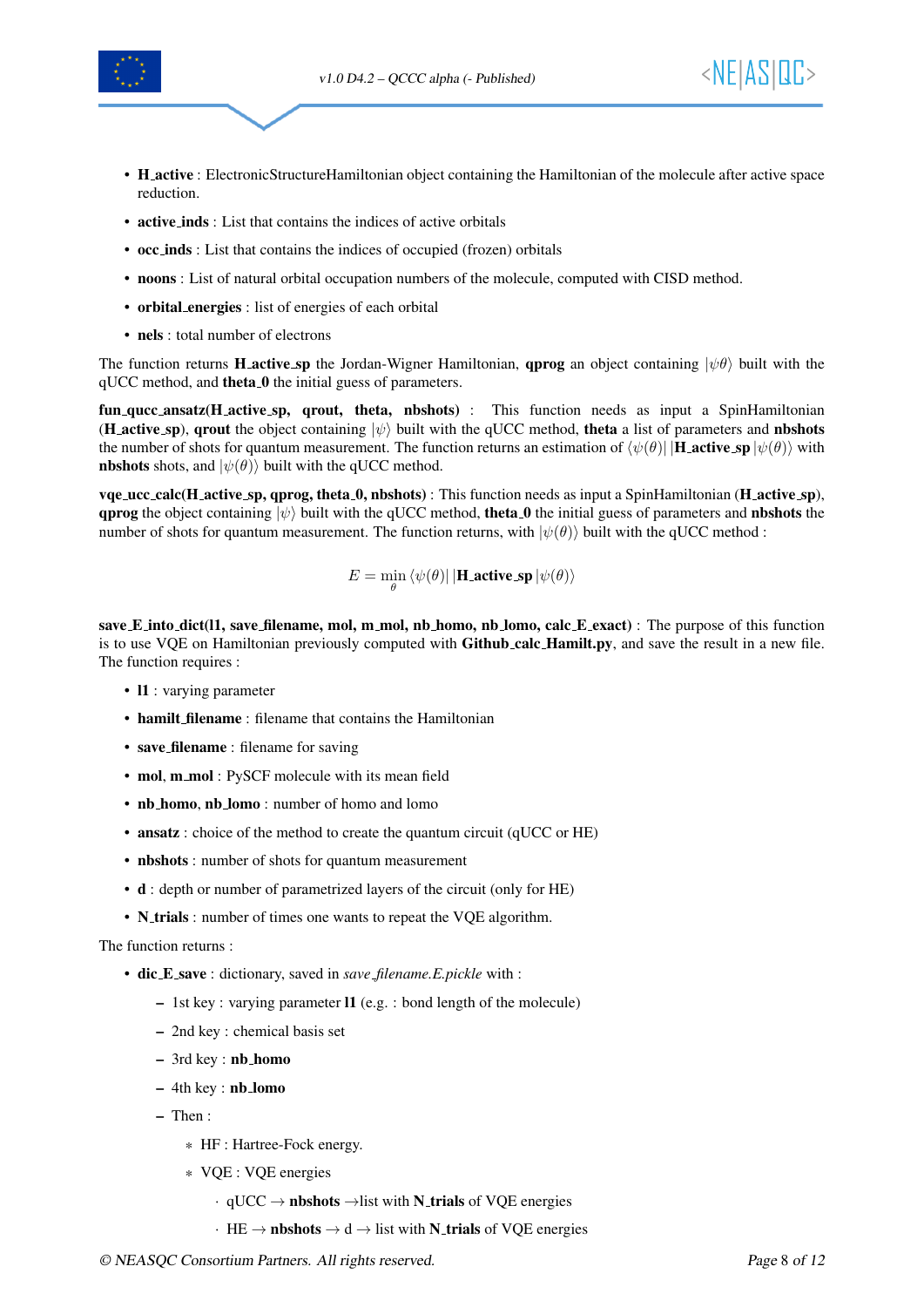



display full energies(dic E) : This function takes as input a dictionary of energies built by save E into dict and displays all the computations done. This function uses the function display\_results.

build benz dist 1(alpha, basis) : This function builds a benzene molecule under distortion 1 (cf publication), with alpha as varying parameter and basis as chemical basis set. The function returns a PySCF object and its mean field.

build benz dist 2(alpha, basis) : This function builds a benzene molecule under distortion 2 (cf publication), with alpha as varying parameter and basis as chemical basis set. The function returns a PySCF object and its mean field.

build benz dist 3(alpha, basis) : This function builds a benzene molecule under distortion 3 (cf publication), with alpha as varying parameter and basis as chemical basis set. The function returns a PySCF object and its mean field.

full energy computation(dist, alpha, basis, nb homo, nb lomo, calc E exact) : The purpose of this function is to compute the ground state energy of benzene under spatial deformations and save it into a file. This functions takes as input the distortion dist to apply, alpha the distortion parameter, basis the chemical basis set, and nb homo and nb lomo the number of homo and lomo. ansatz is the method used to create the quantum circuit (qUCC or HE), nbshots is the number of shots for quantum measurement, d is the depth or number of parametrized layers of the circuit (only for HE) and N<sub>-trials</sub> is the number of times one wants to repeat the VQE algorithm. The function uses the previous functions to load the Hamiltonians in *benzene dist*{dist}*.H.pickle*. and to save the corresponding dictionary of VQE energies in *benzene dist*{dist}*.E.pickle*.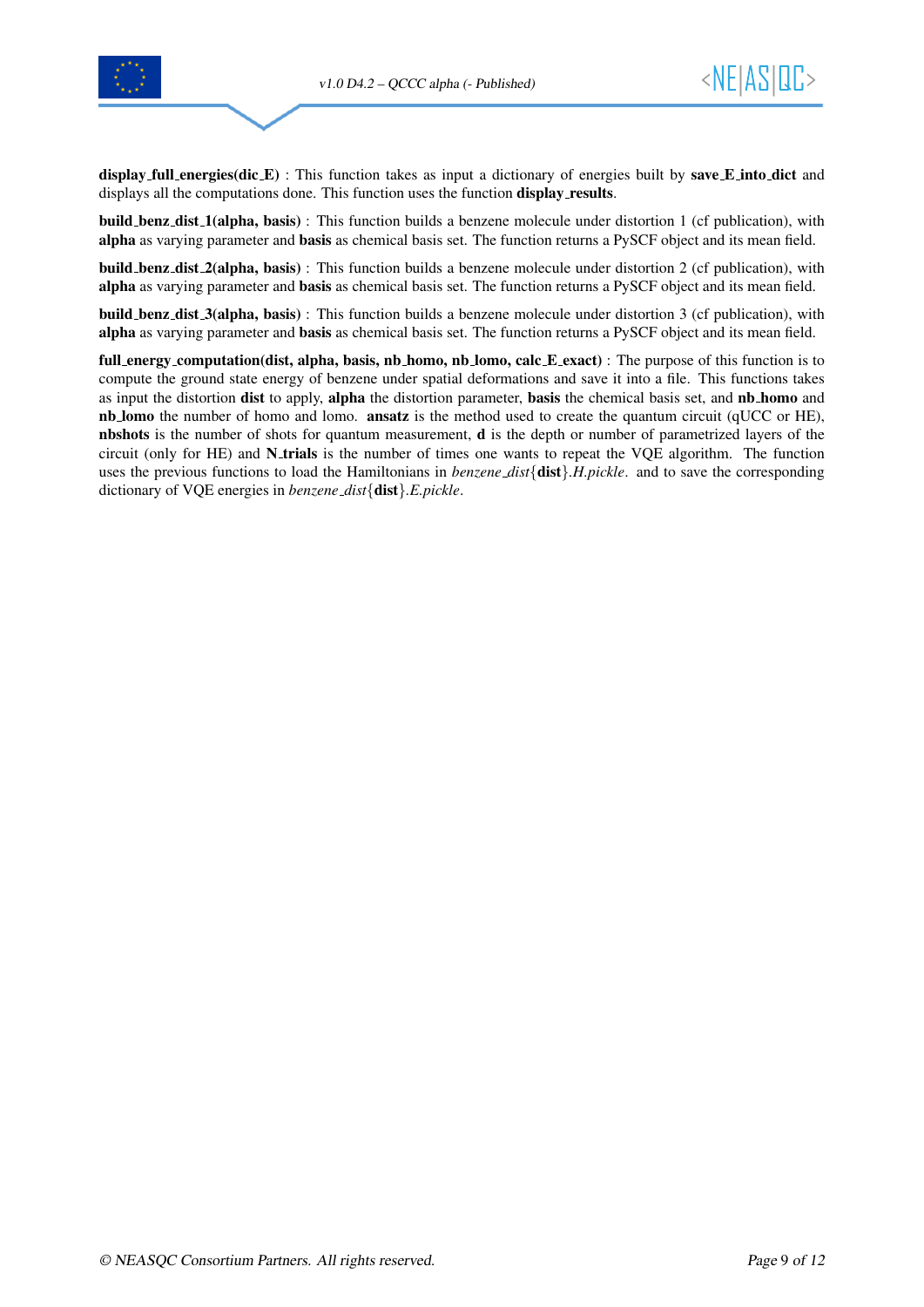

#### <span id="page-9-0"></span>**4 Examples**

#### <span id="page-9-1"></span>**4.1 H2 molecule**

Figure [3](#page-9-2) shows how to obtain the ground state energy curve of H2 molecule with the previous functions.

```
from pyscf import gto, scf
1_R = list(np.linalg(0.2, 2, 10)) + [5]for R H2 in 1 R:
   mol = gto.Mole()mol.atom = f'H \theta \theta \theta; H \theta \theta {R_H2}'
   mol.basis = 'sto-3g'mol.spin = 0mol.build(0,0)m \text{ mol} = \text{scf.RHF}(mol)m mol.kernel()
   save filename = 'test_github_neasqc.H2'
   nb lumo = 1
   nb_{homo} = 1dic_H_save = save_H_into_dict(R_H2, save_filename, mol, m_mol, nb_homo, nb_lumo)
   hamilt_filename = 'test_github_neasqc.H2.H.pickle'
   save_filename = 'test_github_neasqc.H2'
   dic E save = save E into dict(R H2, hamilt filename, save filename, mol, m mol,
                                nb homo, nb lumo, ansatz="qUCC", nbshots=0, d=1, N trials=1)
   dic_E_save = save_E_into_dict(R_H2, hamilt_filename, save_filename, mol, m_mol,
                                nb_homo, nb_lumo, ansatz="HE", nbshots=0, d=1, N_trials=1)
   1 HF, 1 qUCC, 1 HE = [], [], []
for R_H2 in dic_E_save:
   E_HF = dic_E_save[str(R_H2)]['sto-3g'][str(nb_homo)][str(nb_lumo)]['HF']
   1 HF.append(E HF)
   E_qucc = dic_E_save[str(R_H2)]['sto-3g'][str(nb_homo)][str(nb_lumo)]['VQE']['qUCC']['0']
   1 qUCC.append(E qucc)
   E_HE = dic_E_save[str(R_H2)]['sto-3g'][str(nb_homo)][str(nb_lumo)]['VQE']['HE']['0']['1']
   1_HE.append(E_HE)
```
*Figure 3: How to obtain the ground state energy curve of H2 molecule with Github calc Hamilt.py and Github calc Energy.py*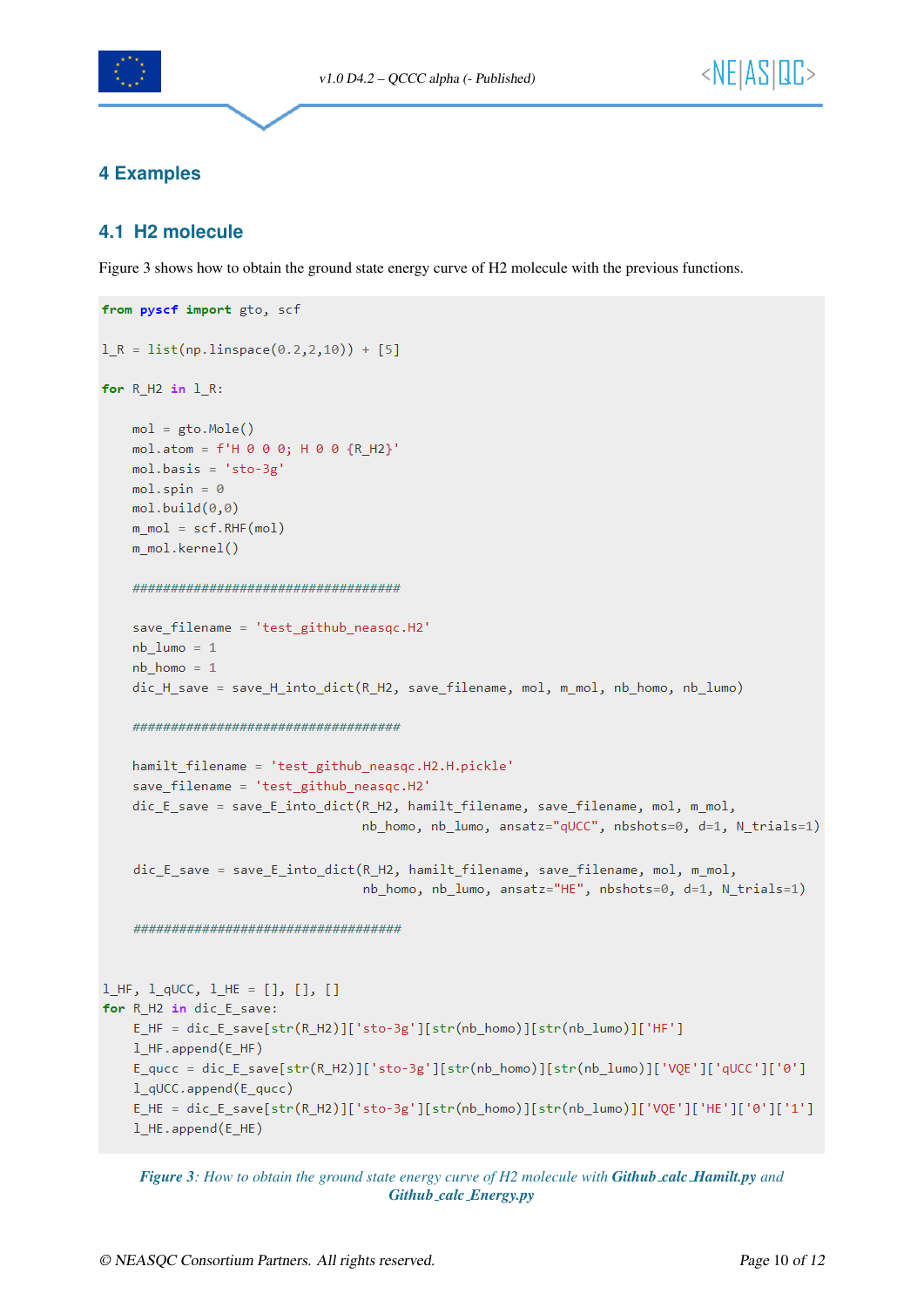



#### <span id="page-10-0"></span>**4.2 Benzene molecule**

Figure [4](#page-10-1) shows results that can be obtained with our code. Our formalism allows us to obtain the ground state energy and particle number of benzene under spatial deformations (Fig. 3 (a)). Furthermore, by comparing Figure [4](#page-10-1) (b) and (c) we see that our code managed to produce the correct behavior of the aromatic molecule - benzene has 6  $p<sub>z</sub>$  orbitals which are separated from the other deeper lying orbitals. Such orbitals in aromatic molecules suffices to describe the relevant physics and chemistry. Also the quantum computing methodology (Figure [4](#page-10-1) (b)) is superior to MP2, CISD and CCSD (Figure [4](#page-10-1) (d)) in predicting orbital occupancy - the molecule is further distorted according to the scheme in Figure [4](#page-10-1) (a) 6 identical  $C - H$  radicals should be created with equal orbital occupancy - quantum computing manages to capture this.

Finally, the energy curves of the quantum computing methodology remain physical with both the hardware efficient and the qUCC ansatz - most classical methodologies fail in describing the effect of distorsion. Classical benchmarks are obtained with PySCF.

This work is part of a paper in the process of submission.

<span id="page-10-1"></span>

*Figure 4: (a) Distortion of benzene, then orbital occupation number obtained with (b) 12 qubits and (c) 16 qubits qUCC method, and (d) estimating orbital occupation numbers with different classical methodologies. Finally (e) shows the energy obtained with different methodologies. The qUCC energy results are performed with orbital freezing with 16 qubits. The "Exact (sparse)" curve is obtained with diagonalizing 16 qubits Hamiltonians.*